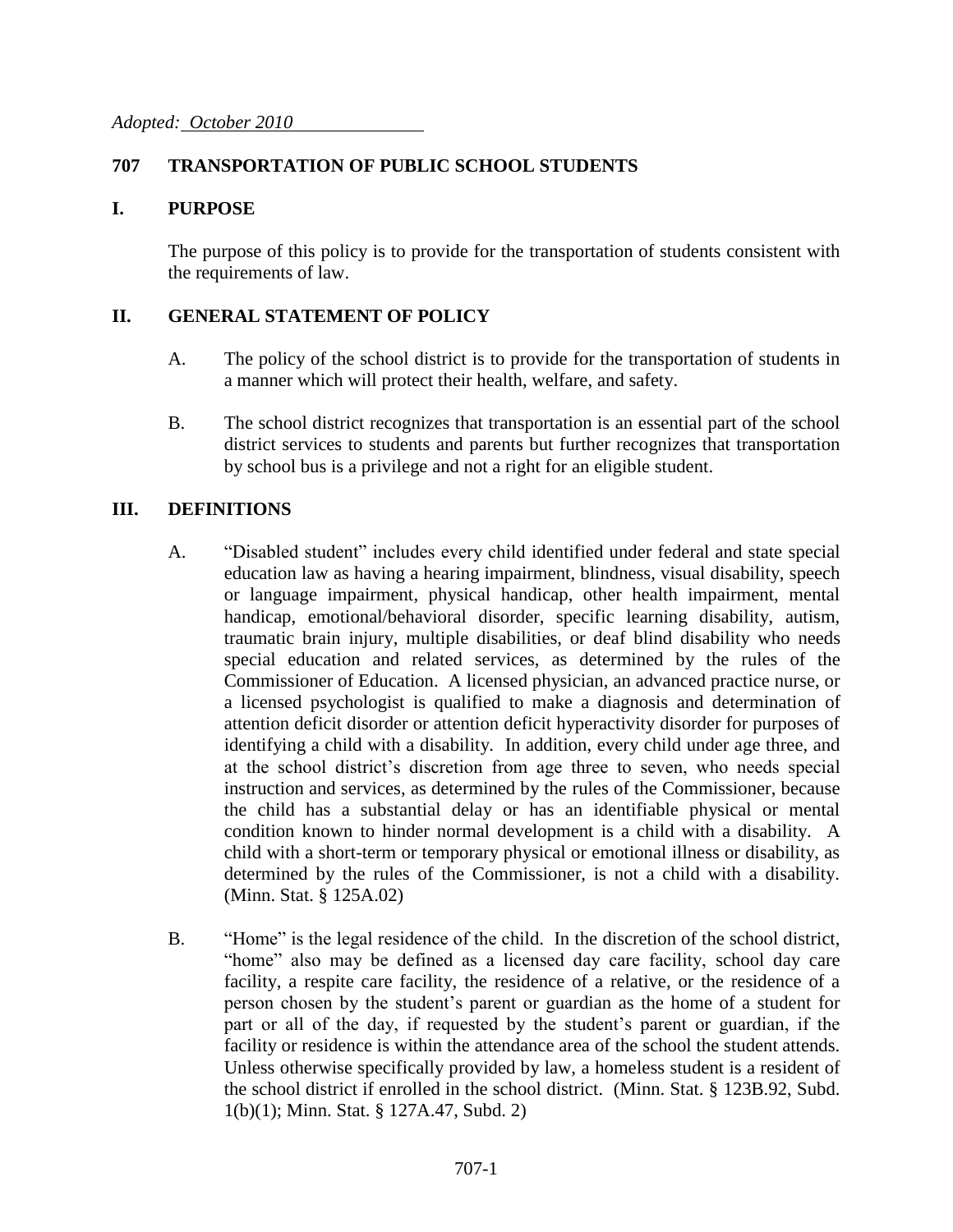- C. "Homeless student" means a student, including a migratory student, who lacks a fixed, regular, and adequate nighttime residence and includes: students who are sharing the housing of other persons due to loss of housing, economic hardship, or a similar reason; are living in motels, hotels, trailer parks, or camping grounds due to the lack of alternative adequate accommodations; are living in emergency or transitional shelters; are abandoned in hospitals; are awaiting foster care placement; have a primary nighttime residence that is a public or private place not designed for or ordinarily used as a regular sleeping accommodation for human beings; are living in cars, parks, public spaces, abandoned buildings, substandard housing, bus or train stations, or similar settings. (42 U.S.C. § 11434a)
- D. "Nonpublic school" means any school, church, or religious organization, or home school wherein a resident of Minnesota may legally fulfill the compulsory instruction requirements of Minn. Stat. §120A.22, which is located within the state, and which meets the requirements of Title VI of the Civil Rights Act of 1964 (42 U.S.C. § 2000d, *et seq.*). (Minn. Stat. §123B.41, Subd. 9)
- E. "Nonresident student" is a student who attends school in the school district and resides in another district, defined as the "nonresident district." In those instances when the divorced or legally separated parents or parents residing separately share joint physical custody of a student and the parents reside in different school districts, the student shall be a resident of the school district designated by the student's parents. When parental rights have been terminated by court order, the legal residence of a student placed in a residential or foster facility for care and treatment is the district in which the student resides. (Minn. Stat. § 123B.88, Subd. 6; Minn. Stat. § 125A.51; Minn. Stat. § 127A.47, Subd. 3)
- F. "Pupil support services" are health, counseling, and guidance services provided by the public school in the same district where the nonpublic school is located. (Minn. Stat. § 123B.41, Subd. 4)
- G. "School of origin," for purposes of determining the residence of a homeless student, is the school that the student attended when permanently housed or the school in which the student was last enrolled.  $(42 \text{ U.S.C.} \$ 11432(g)(3)(G))$
- H. "Shared time basis" is a program where students attend public school for part of the regular school day and who otherwise fulfill the requirements of Minn. Stat. § 120A.22 by attendance at a nonpublic school. (Minn. Stat. § 126C.01, Subd. 8)
- I. "Student" means any student or child attending or required to attend any school as provided in Minnesota law and who is a resident or child of a resident of Minnesota. (Minn. Stat. § 123B.41, Subd. 11)

## **IV. ELIGIBILITY**

A. Upon the request of a parent or guardian, the school district shall provide transportation to and from school, at the expense of the school district, for all resident students who reside two miles or more from the school, except for those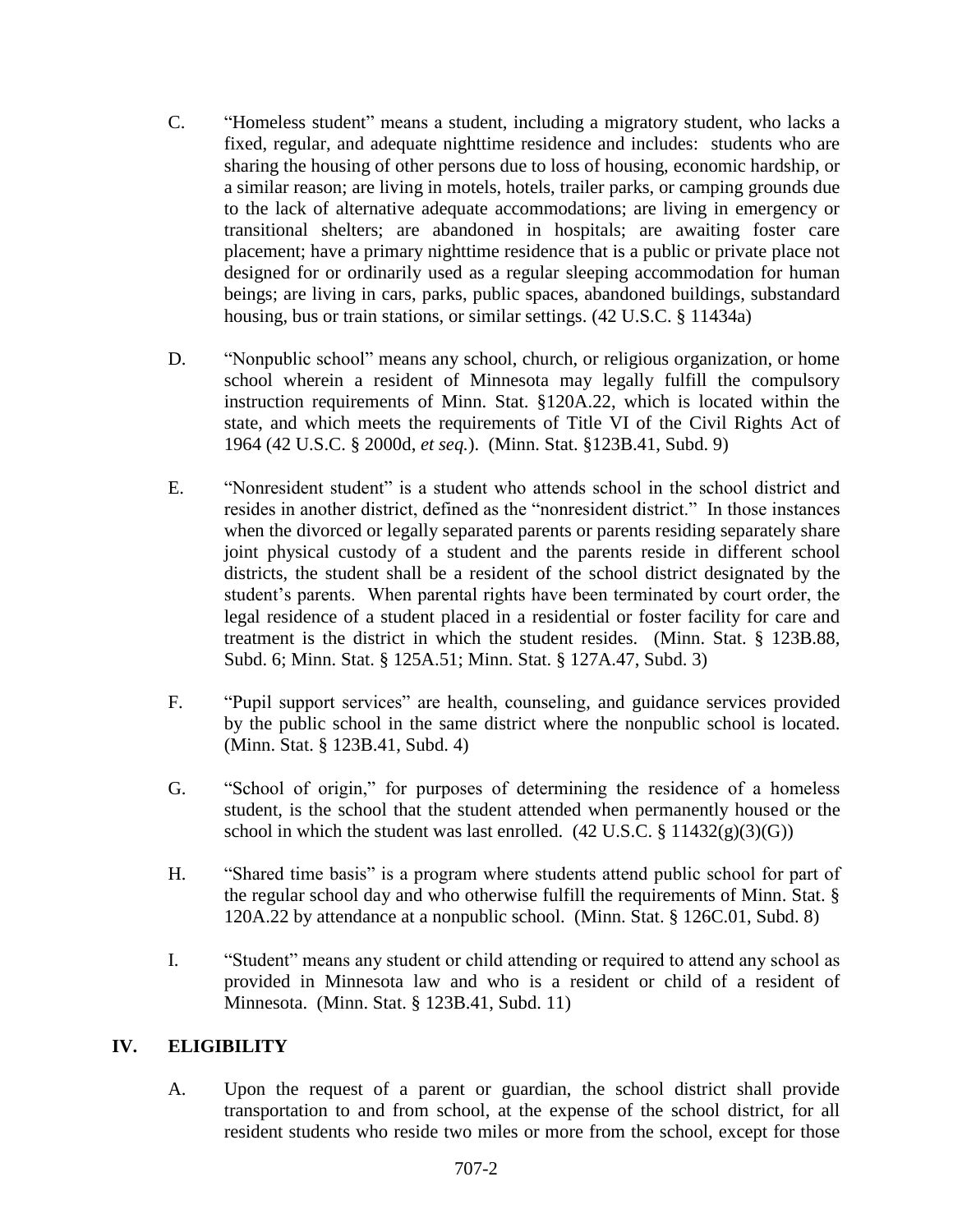students whose transportation privileges have been revoked or have been voluntarily surrendered by the student's parent or guardian. (Minn. Stat. § 123B.88, Subd. 1)

- B. The school district may, in its discretion, also provide transportation to any student to and from school, at the expense of the school district, for any other purpose deemed appropriate by the school board.
- C. In the discretion of the school district, transportation along regular school bus routes may also be provided, where space is available, to any person where such use of a bus does not interfere with the transportation of students. The cost of providing such transportation must be paid by those individuals using these services or some third-party payor. Bus transportation also may be provided along school bus routes when space is available for participants in early childhood family education programs and school readiness programs if these services do not result in an increase in the school district's expenditures for transportation. (Minn. Stat. § 123B.88, Subd. 10, 11, 12, and 13)

# **V. TRANSPORTATION OF NONRESIDENT STUDENTS**

- A. If requested by the parent of a nonresident student, the school district shall provide transportation to a nonresident student within its borders at the same level of service that is provided to resident students. (Minn. Stat. § 124D.04, Subd. 7; Minn. Stat. § 123B.92, Subd. 3)
- B. If the school district decides to transport a nonresident student within the student's resident district, the school district will notify the student's resident district of its decision, in writing, prior to providing transportation. (Minn. Stat. § 123B.88, Subd. 6)
- C. When divorced or legally separated parents or parents residing separately reside in different school districts and share physical custody of a student, the parents shall be responsible for the transportation of the student to the border of the school district during those times when the student is residing with the parent in the nonresident school district. (Minn. Stat. § 127A.47, Subd. 3(b))

## **VI. TRANSPORTATION OF RESIDENT STUDENTS TO NONDISTRICT SCHOOLS**

A. In general, the school district shall not provide transportation between a resident student's home and the border of a nonresident district where the student attends school under the Enrollment Options Program. A parent may be reimbursed by the nonresident district for the costs of transportation from the pupil's residence to the border of the nonresident district if the student is from a family whose income is at or below the poverty level, as determined by the federal government. The reimbursement may not exceed the pupil's actual cost of transportation or 15 cents per mile traveled, whichever is less. Reimbursement may not be paid for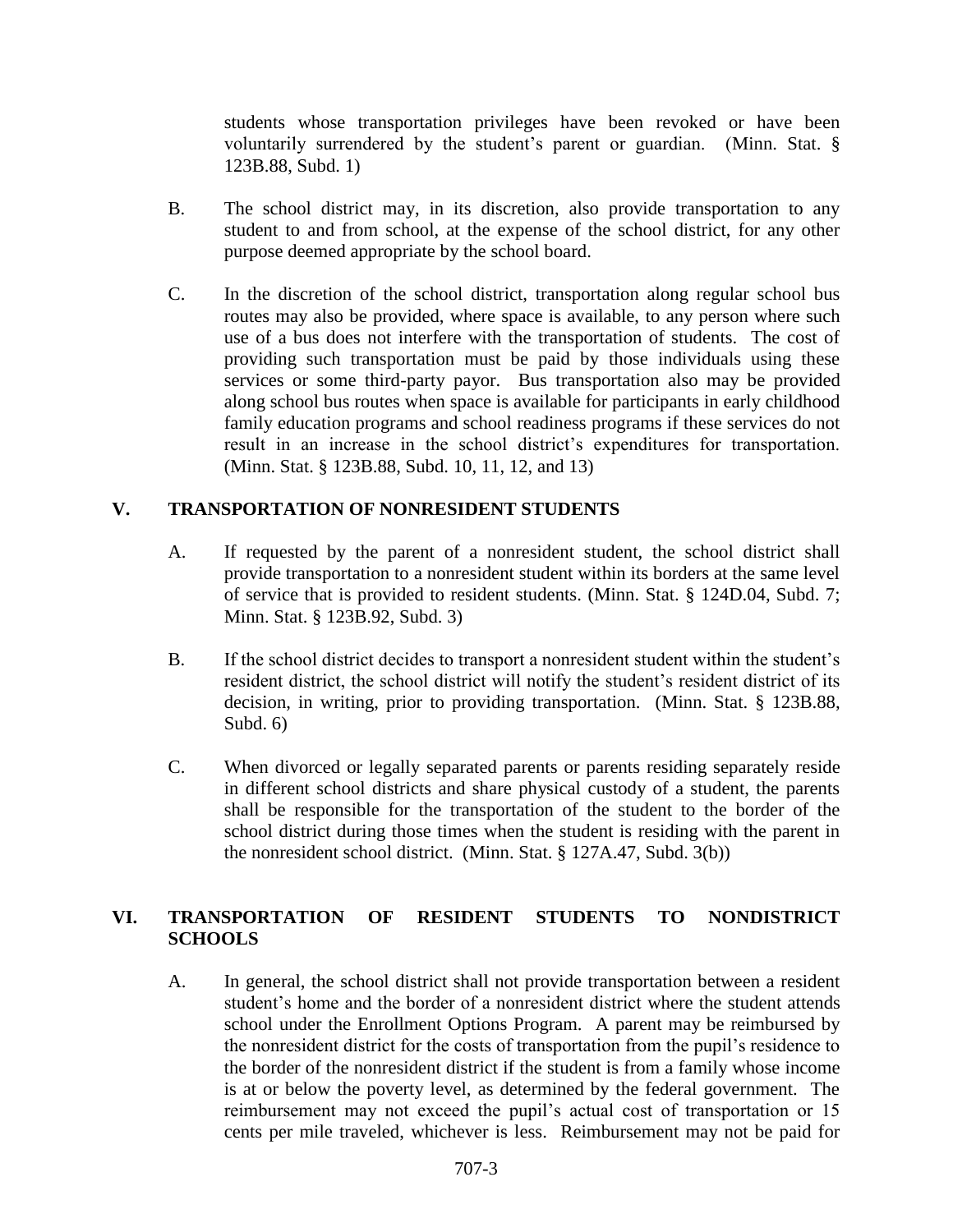more than 250 miles per week. (Minn. Stat. § 124D.03, Subd. 8)

- B. Resident students shall be eligible for transportation to and from a nonresident school district at the expense of the school district, if in the discretion of the school district, inadequate room, distance to school, unfavorable road conditions, or other facts or conditions make attendance in the resident student's own district unreasonably difficult or impracticable. The school district, in its discretion, may also provide for transportation of resident students to schools in other districts for grades and departments not maintained in the district, including high school, for the whole or a part of the year or for resident students who attend school in a building rented or leased by the school district in an adjacent district. (Minn. Stat. § 123B.88, Subds. 1 and 4)
- C. In general, the school district is not responsible for transportation for any resident student attending school in an adjoining state under a reciprocity agreement but may provide such transportation services at its discretion. (Minn. Stat. § 124D.041)

## **VII. SPECIAL EDUCATION/DISABLED STUDENTS/STUDENTS WITH TEMPORARY DISABILITIES**

- A. Upon a request of a parent or guardian, a resident disabled student who is not yet enrolled in kindergarten, who requires special education services in a location other than the student's home, shall be provided transportation to and from the student's home at the expense of the school district and shall not be subject to any distance requirement. (Minn. Stat. § 123B.88, Subd. 1)
- B. Resident disabled students whose handicapped conditions are such that the student cannot be safely transported on the regular school bus and/or school bus route and/or when the student is transported on a special route for the purpose of attending an approved special education program shall be entitled to special transportation at the expense of the school district or the day training and habilitation program attended by the student. The school district shall determine the type of vehicle used to transport disabled students on the basis of the handicapping condition and applicable laws. This provision shall not be applicable to parents who transport their own child under a contract with the school district. (Minn. Stat. § 123B.88, Subd. 19; Minn. Rules Part 7470.1600)
- C. Resident disabled students who are boarded and lodged at Minnesota state academies for educational purposes, but who also are enrolled in a public school within the school district, shall be provided transportation, by the school district to and from said board and lodging facilities, at the expense of the school district. (Minn. Stat. § 125A.65)
- D. If a resident disabled student attends a public school located in a contiguous school district and the school district of attendance does not provide special instruction and services, the school district shall provide necessary transportation for the student between the school district boundary and the educational facility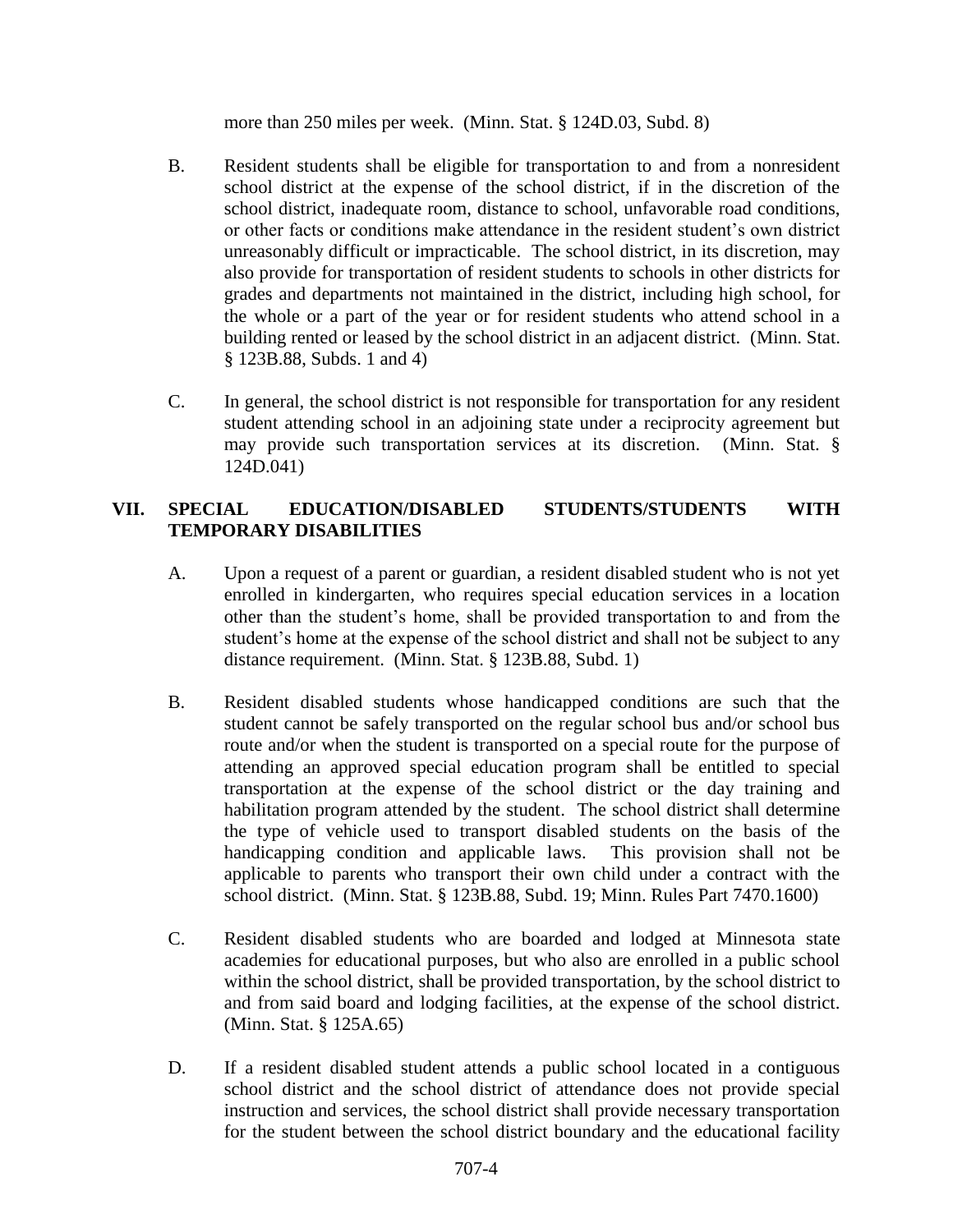where special instruction and services are provided within the school district. The school district may provide necessary transportation of the student between its boundary and the school attended in the contiguous district, but shall not pay the cost of transportation provided outside the school district boundary. (Minn. Stat. § 125A.12)

- E. When a disabled student or a student with a short-term or temporary disability is temporarily placed for care and treatment in a day program located in another school district and the student continues to live within the school district during the care and treatment, the school district shall provide the transportation, at the expense of the school district, to that student. The school district may establish reasonable restrictions on transportation, except if a Minnesota court or agency orders the child placed at a day care and treatment program and the school district receives a copy of the order, then the school district must provide transportation to and from the program unless the court or agency orders otherwise. Transportation shall only be provided by the school district during regular operating hours of the school district. (Minn. Stat. § 125A.15(b); Minn. Stat. § 125A.51(d))
- F. When a nonresident disabled student or a student with a short-term or temporary disability is temporarily placed in a residential program within the school district, including correctional facilities operated on a fee-for-service basis and state institutions, for care and treatment, the school district shall provide the necessary transportation at the expense of the school district. Where a joint powers entity enters into a contract with a privately owned and operated residential facility for the provision of education programs for special education students, the joint powers entity shall provide the necessary transportation. (Minn. Stat. § 125A.15(c) and (d); Minn. Stat. § 125A.51(e))
- G. Each driver and aide assigned to a vehicle transporting students with a disability will be provided with appropriate training for the students in their care, will assist students with their safe ingress and egress from the bus, will ensure the proper use of protective safety devices, and will be provided with access to emergency health care information as required by law. (Minn. Rules Part 7470.1700)
- H. Any parent of a disabled student who believes that the transportation services provided for that child are not in compliance with the applicable law may utilize the alternative dispute resolution and due process procedures provided for in Minn. Stat. Ch. 125A. (Minn. Rules Part 7470.1600, Subd. 2)

## **IX. AVAILABILITY OF SERVICES**

Transportation shall be provided on all regularly scheduled school days or make-up days. Transportation will not be provided during the summer school break. Transportation may be provided for summer instructional programs for students with a disability or in conjunction with a learning year program. Transportation between home and school may also be provided, in the discretion of the school district, on staff development days. (Minn. Stat. § 123B.88, Subd. 21)